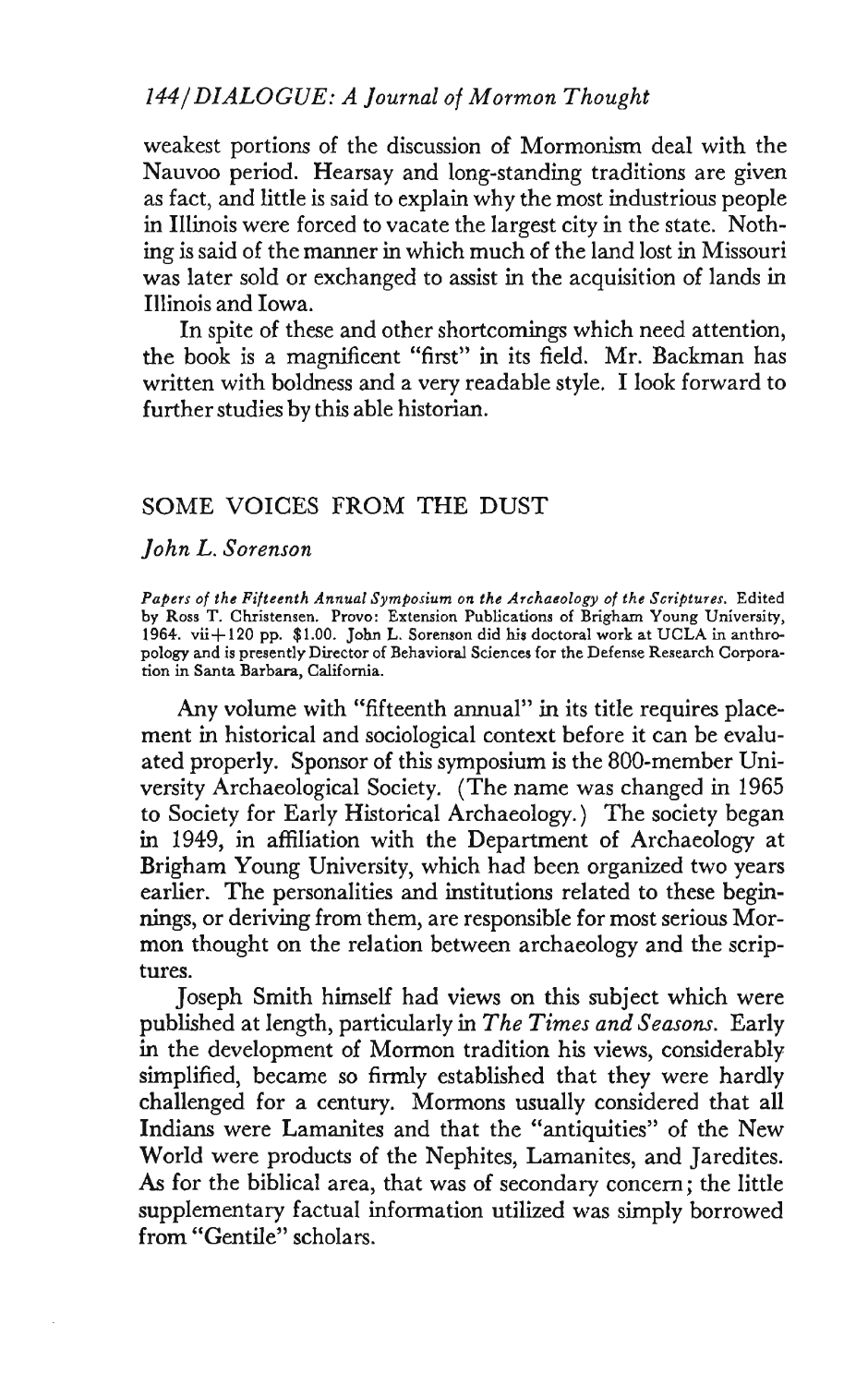By the 1930's academic anthropological scholarship had developed an orthodox position about the peopling of the New World and the development of cultures here. Sharp contrasts between this scholarly view and the received beliefs in the Church led to difficulty for many an L.D.S. student in higher education. Two students at Berkeley, M. Wells Jakeman and Thomas Ferguson (and to some extent Milton Hunter), tried to work out a viable position for themselves between the conflicting views. As a result they emphasized the documentary traditions and certain archaeological and geographical features of Mexico and Central America, placed in alignment with the Book of Mormon account.

When a position at BYU was arranged for him in 1946, Jakeman, with a Ph.D. in history supplemented by some anthropology, brought to the new department and the affiliated society a position characterized by high respect for classical studies, preference for documentary sources, antipathy toward anthropology (the main disciplinary vehicle for the relevant archaeological work both then and now) as it was then construed, and zeal to enlighten those Mormons who held uncritically the traditional views about the scriptures and their context. Of the small number of Latter-day Saints at present qualified to speak seriously to this subject, nearly all have been under Jakeman's tutelage and have at some time shared many of these same penchants.

While the UAS was aborning at the Y, Ferguson produced a sort of landmark book, with Hunter's collaboration, and then went on to organize the New World Archaeological Foundation. His rationale, unlike that of Jakeman, was that work in archaeology necessary to clarify the place of the Book of Mormon account would have to be done in collaboration with non-Mormon experts, not in isolation from them. Thirteen years of changes in the NWAF have seen it become converted into an element in the BYU structure and gain a respected position as a research agency in Mesoamerican archaeology, but in concept and operation the Foundation and the Department remain far apart.

Various individuals unconnected with these institutionalized activities have also wrestled with the archaeological problem. Few of the writings they have produced are of genuine consequence in archaeological terms. Some are clearly on the oddball fringe; others have credible qualifications. Two of the most prolific are Professor Hugh Nibley and Milton R. Hunter; however, they are not qualified to handle **the** archaeological materials their works often involve. **And** as **for the** study of archaeology in relation to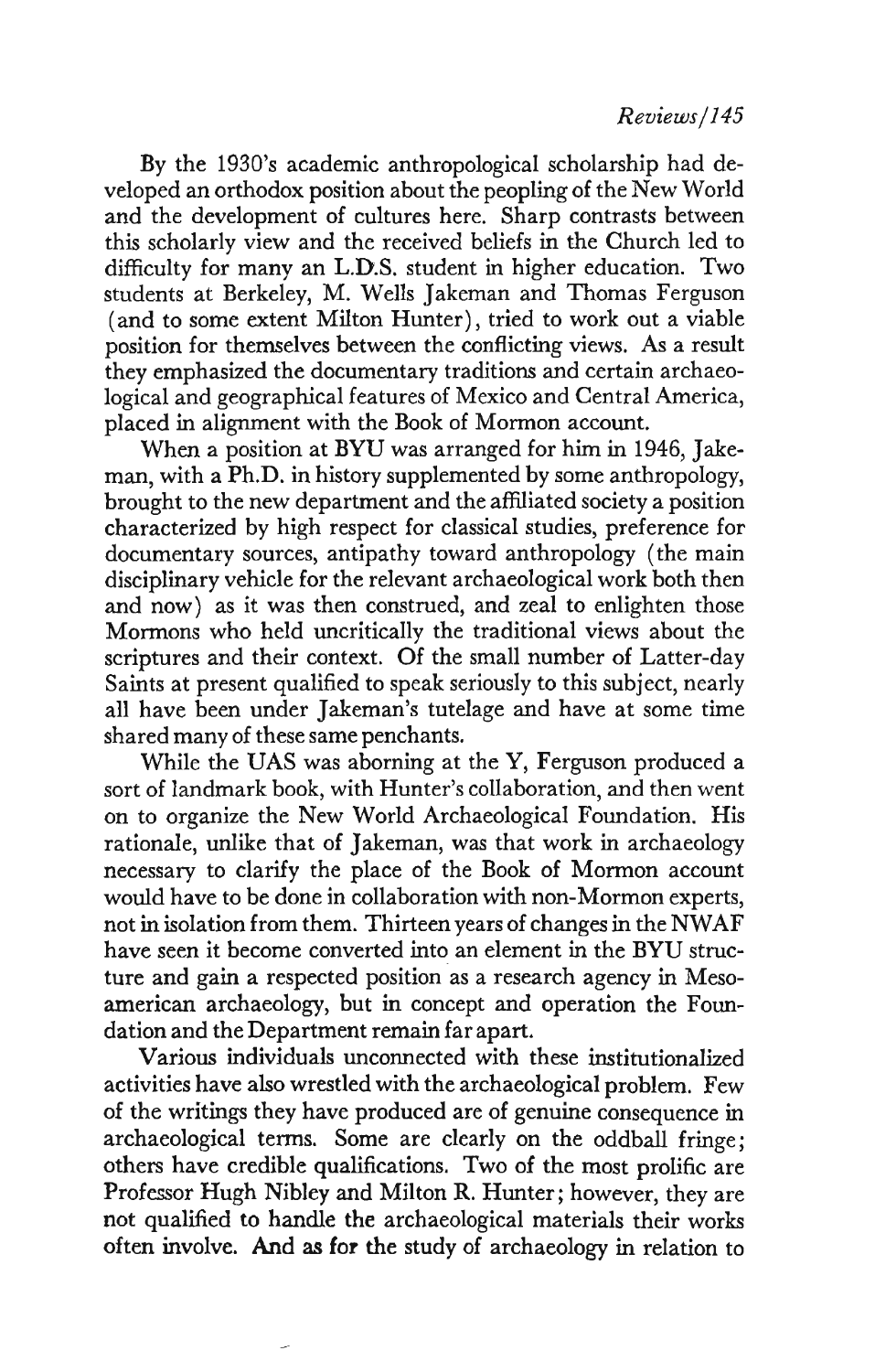## *146/DIALOGUE: A Journal of Mormon Thought*

the Old World scriptures, not a single Mormon with professional standing has adequate expertise to address that subject properly.

The symposium reported in the publication under review displays the organizational variety, and even rivalry, just sketched. The inclusion of five student papers along with those of Ross T. Christensen and M. Wells Jakeman, while nothing appears from Lowe, Warren, Matheny, Green, Lee, Carmack, Spencer, Nibley, Meservy, and others, suggests the limits implicit in the membership list. Unevenness of quality inevitably marks a volume with a heavy proportion of amateur contributors. This raises the question, which the UAS has never faced squarely, of its central objectives. Is it to assist in the development of new knowledge? Is it to provide a vehicle through which "the findings" of archaeology are reported (and interpreted) to L.D.S. lay people, as Christensen (pp. iii and iv) implies? Is it an enthusiasm-generating device primarily, busily engaged in fulfilling Parkinson's laws? No clearcut answer is apparent from this volume.

Dealing with individual papers is difficult due to the limitation on review space, but readers of this journal without the symposium volume at hand need to have the contents clarified. A capsule guide to each paper will, therefore, be given.

**\* \* #**

Howard S. McDonald and Francis W. Kirkham reminisce briefly about their association with the early activity of the Department of Archaeology and the UAS. A. Richard Durham makes some observations on Joseph Smith's knowledge of Egyptian, but the slim factual substance of his key point, which could be of more interest if properly developed, tends to get lost in a wordiness which too consciously apes the unique style of Hugh Nibley. Curt A. Seemann summarizes some of the secondary and tertiary sources concerning the Israelite conquest of Canaan, as they are somewhat informed by archaeological work. While serving a certain journalistic function adequately, this paper has nothing to say that has not been said better elsewhere. Louis J. Nackos contributes a similar type of summary concerning the situation in the land of Judah just before the Babylonian conquest, but the sources he utilizes are even slimmer than Seemann's. For example, no note is even made that Torczyner's translation of the Lachish letters is questionable. Einar C. Erickson's paper recites more or less the events connected with the reign and fall of Zedekiah at the beginning of the sixth century B.C. The sources are little more than the Bible, the Book of Mormon, and standard reference works. Some of the speculations are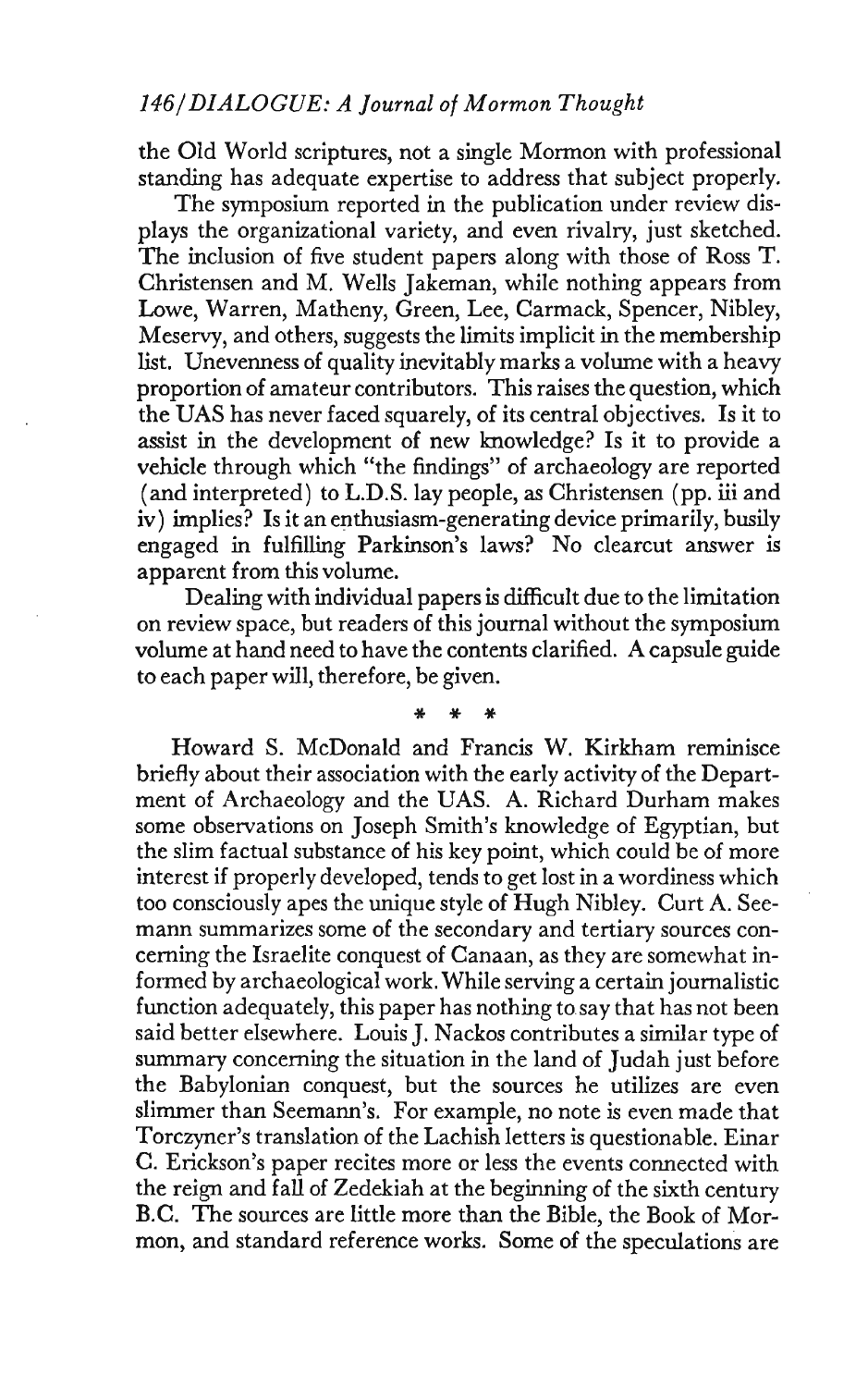wild. V. Garth Norman attempts to relate some scriptural and archaeological information to his interpretation that the seven golden candlesticks mentioned in Rev. 1:12 are ultimately "identical" in "symbolic concept" to the Tree of Life referred to in the Book of Mormon. Unfortunately I do not find the proposed connection either as convincing or as significant as does the author. Naomi Woodbury's little piece would better have been developed much further before being made public at all since it is virtually lacking in substance. Carl Hugh Jones has an idea on which solid research might well be done, concerning difficulties which the transfer of crop plants might encounter when borne by Jaredite and Nephite colonists from the Old World to the New. The data he musters are, however, insufficient to draw any reliable conclusions ; all he has really done is partially to delineate the question.

Tim M. Tucker claims to have made a "detailed comparison" of Mesoamerican temple-towers and the ziggurat structures of Mesopotamia. The same observations, in about the same detail, have been made a number of times before at UAS meetings or in classes. Problems in the comparison are glossed over. (For example, lumping the entire period from 2500-100 B.C. as a single "Preclassic Era" leaves the implication that the "sudden" appearance [actually an evolution covering centuries] of temple-towers in Middle America was somehow near in time to the Mesopotamian structures.)

In a bit of incidental history, M. Harvey Taylor sketches the life of Paul Henning, the earliest professional archaeologist who was a Mormon. Also historical is Ricks's documentation of a look by a group of Mormon investigators at a spurious Hebrew inscription. Read H. Putnam's paper was given at a symposium a decade earlier and appears here in slightly different form. It is noteworthy as one of the few contributions here of new knowledge. Ironically the man who produced it makes no pretension of academic scholarship, but he has shown in this article the possibilities open to a layman who is determined to become well informed on a narrow topic. M. Wells Jakeman briefly presents some of the materials on "A Possible Remnant of the Nephites in Ancient Yucatan" which derive ultimately from his dissertation. Some of the phrasing and documentation differ from what he has either written or stated orally before now, but there is really nothing new here for those who know his earlier work.

After having been absent from this literature for a few years I am struck by several recurrent features displayed in the papers.